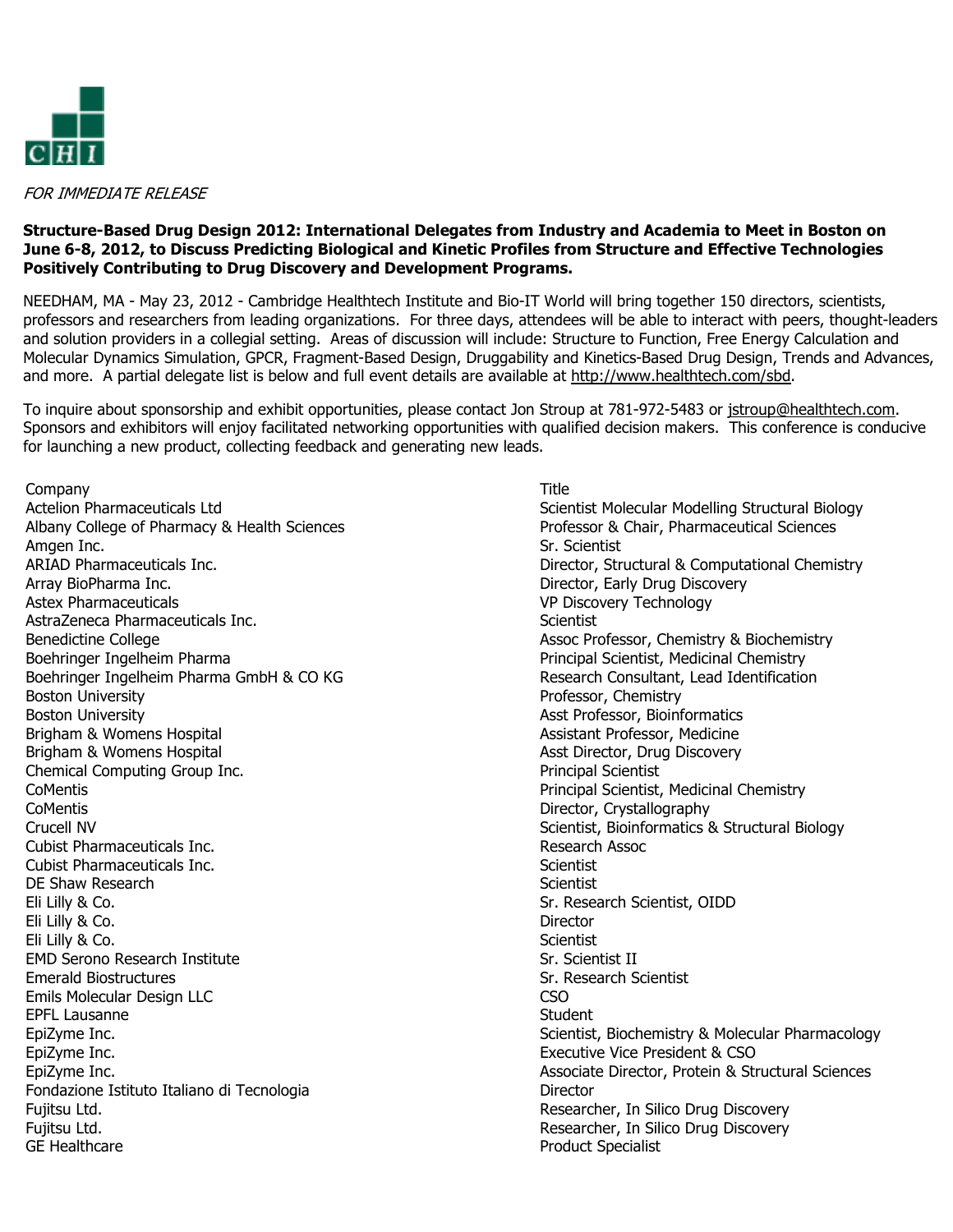Georgia Institute of Technology Heptares Therapeutics Ltd. ImClone Systems a wholly owned subsidiary of Eli Lilly & Co. Institute Of Organic Chemistry & Biochem Ironwood Pharmaceuticals Inc. Life Chemicals Inc. Lilly Research Labs **Merck** Mitsubishi Tanabe Pharma Corp. Natl Institute for Research on Reproductive Health NIH NIDDK Novartis Institutes for BioMedical Research Novartis Institutes for BioMedical Research Novartis Institutes for Biomedical Research Novartis Institutes for BioMedical Research Inc. Ohio State University ONO Pharmaceutical Co Ltd Pfizer Global R&D Pfizer Global R&D Groton Labs Pfizer Inc. Protagonist Pty Ltd QuantumBio Inc. Receptos Inc. RIKEN Yokohama Institute Schrodinger Inc. Scripps Research Institute Shamrock Structures Shamrock Structures Shiv Nadar University St. Jude Childrens Research Hospital Synta Pharmaceuticals Corp. Tallinn University of Technology Targacept Inc. Thomas Jefferson University Topharman Shanghai Co. Ltd Topharman Shanghai Co. Ltd Topharman Shanghai Co. Ltd UCB Pharma SA University of Barcelona University of California San Diego University of Florida Gainesville University of Jordan University of Kansas Lawrence University of Miami University of Michigan University of Michigan University of Minnesota Twin Cities University of North Carolina Charlotte University of North Carolina Charlotte University of Texas El Paso University of the Sciences in Philadelphia University of Tokyo University of Zurich University of Zurich Vanderbilt University Vanderbilt University Vernalis Ltd Vertex Pharmaceuticals Inc. Vipergen

Graduate Research Asst Sr Computational Chemist Sr. Scientist, Computational Discovery PostDoc Fellow, Computational Chemistry Dir Medicinal Chemistry Vice President Marketing & Sales Distinguished Lilly Research Scholar Biophysics Team Lead Sr. Research Scientist, Medicinal Chemistry Scientist, Biomedical Informatics Scientist, Biological Modeling Dir Computational Chemistry Investigator I, Developmental & Molecular Pathways Assoc Dir CADD Cheminformatics Head, Lead Discovery Informatics Assoc Professor, Medicinal Chemistry & Pharmacognosy Researcher, Medicinal Chemistry Principal Scientist Principal Scientist, Neuroscience Director, Structural Biology Principal Scientist GM Director, Structural Biology Research Scientist VP Applications Science Director, Scientific Computing CEO Sr. Scientist Professor PostDoc, Chemical Biology Sr Scientist Scientist, Chemistry Sr. Computational Scientist Asst Professor, Pharmaceutical Sciences Dir Medicinal Chemistry Business Development Manager Sr. Scientist, Lead Discovery Principal Scientist ICREA Research Prof Professor, Molecular Biology Professor of Chemistry, Quantum Theory Project Assoc Prof Molecular Biology Assoc Prof Research Asst Prof Research Scientist, Medicinal Chemistry Graduate Student, Medicinal Chemistry Research Associate, Medicinal Chemistry Associate Professor, Physics & Optical Science Scientist, Bioinformatics & Genomics Asst. Professor, Mathematics & Bioinformatics Graduate Student, Chemistry & Biochemistry Project Assoc Professor, System Biology & Medicine Scientist, Biochemistry & Molecular Pharmacology Sr. Scientist, Biochemistry Research Asst Professor, Biochemistry Research Asst Professor, Biochemistry Director, Structural Sciences Research Scientist CEO